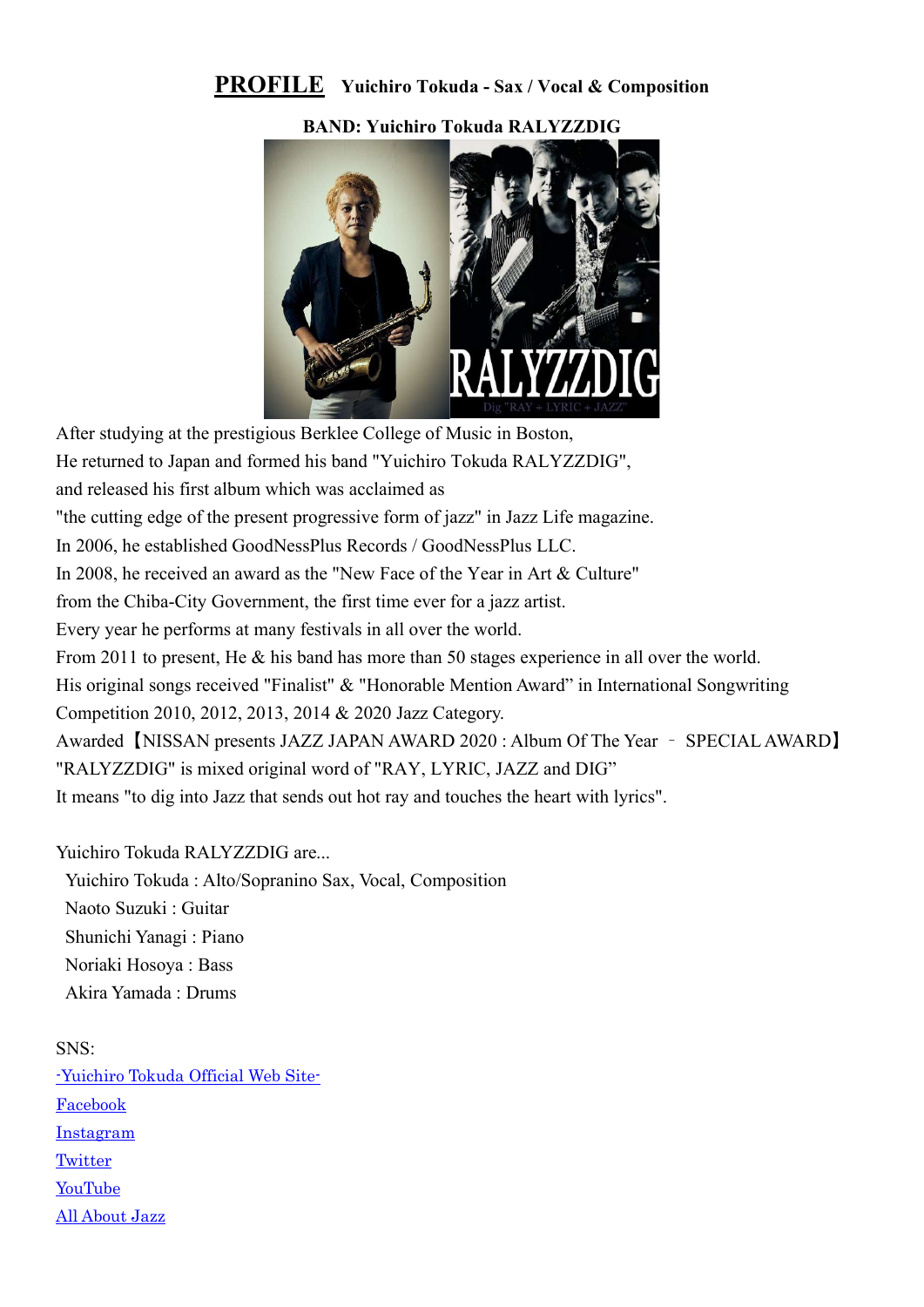MV:

https://youtu.be/\_7tj4jLAPU4 https://youtu.be/9aKselVuN2I https://youtu.be/KV-lbQBHdUQ LIVE VIDEOS from International Jazz Festival: https://youtu.be/qPEqwPjgmAo https://youtu.be/3jIlWmJ3htY https://youtu.be/WCBwu5LvleA

### OVERSEAS TOUR EXPERIENCE

2011 May, BORNEO JAZZ FESTIVAL,Miri, Malaysia 2011 Oct, NANJING INTERNATIONAL JAZZ FESTIVAL, Nanjing, China 2012 Mar, CANADIAN MUSIC WEEK \_ WINTER JAZZ FESTIVAL, Toronto, Canada 2013 Feb, INDIA TOUR with Dhruv Ghanekar/Sheldon D'Silva/Gino Banks, India 2013 Mar, CANADIAN MUSIC WEEK \_ WINTER JAZZ FESTIVAL, Toronto, Canada 2013 Apr, MANGO JAZZ NIGHT, Kota Kinabalu, Malaysia 2013 May, WORLD YOUTH JAZZ FESTIVAL, Kuala Lumpur, Malaysia 2013 May, INDIAN JAZZ CLUB TOUR, Mumbai & Bangalore, India 2014 May, AMMAN JAZZ FESTIVAL, Jordan 2014 Aug, CHINA TOUR as a representative of Yokohama Jazz Promenade Festival 2014 Oct, JARASUM INTERNATIONAL JAZZ FESTIVAL, Korea 2015 Apr, EUROPEAN JAZZ TOUR with Joris Posthumus Quartet , Netherlands & Belgium 2015 June & July, FLAMENCO JAZZ TOUR with Ricardo Garcia Flamenco Guitar, France 2015 Sep, INDIA TOUR with Aman Mahajan Group, India 2016 Feb, INDIA TOUR with Aman Mahajan Group, India 2016 May, WORLD YOUTH JAZZ FESTIVAL, Kuala Lumpur, Malaysia 2016 May, BORNEO JAZZ FESTIVAL,Miri, Malaysia 2016 August, Edinburgh Festival Fringe, Scottland UK 2016 August, BANSKO INTERNATIONAL JAZZ FESTIVAL, Bulgaria 2016 August, NISVILLE INTERNATIONAL JAZZ FESTIVAL, Serbia 2016 November, GOA INTERNATIONAL JAZZ FESTIVAL, India 2016 November, KOLKATA INTERNATIONAL JAZZ FESTIVAL, India 2016 November, PUNE INTERNATIONAL JAZZ FESTIVAL, India 2017 April, Joris Posthumus's Tokyo's Bad Boys Tour in EU, Belgium & Netherlands 2017 July, North Sea Jazz Festival, Netherlands 2017 August, Edinburgh Festival Fringe, Scottland UK 2018 April, Collaboration Concert with Great "Rosario Giuliani" & Legendary "Joe LaBarbera" in Japan 2019 May, WORLD YOUTH JAZZ FESTIVAL, Kuala Lumpur, Malaysia 2020 Feb, All Angels Music Festival, Hawaii USA 2020 June, Sile International Jazz Festival, Italia (Postponed DUE to COVID-19) 2020 Oct, Cairo International Jazz Festival, Egypt (Postponed DUE to COVID-19) 2021 Aug, Yippee-Ki-YAY Music E Festival, US/Worldwide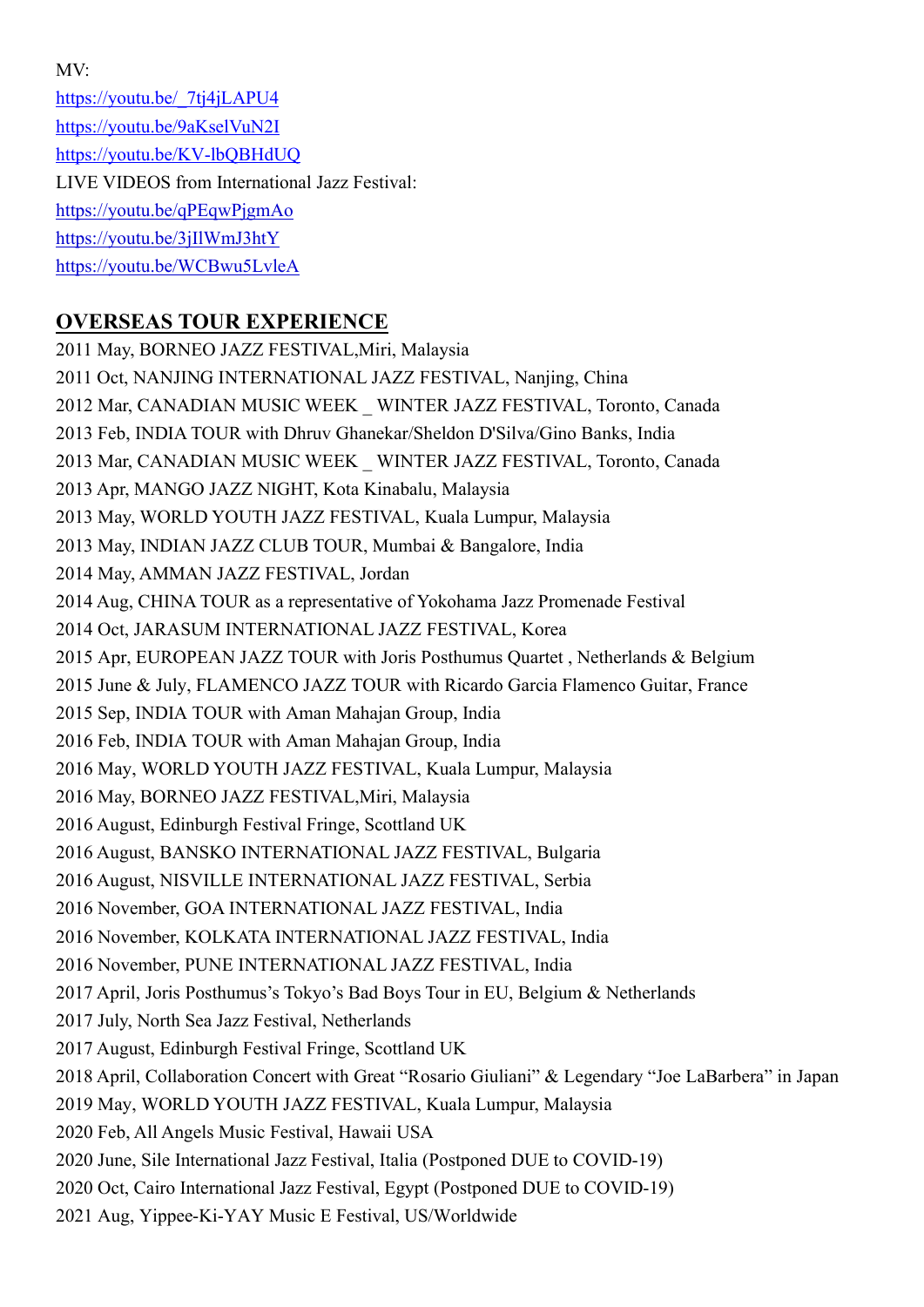# **ARTICLES**

http://www.thescenemagazine.ca/cmw-2013-live-review-yuichiro-tokudas-ralyzzdig/ https://www.pri.org/stories/2011-06-15/japanese-jazz-artist-yuichiro-tokuda http://www.neomagazine.com/2012\_01\_january/78.html http://www.public-republic.net/nr-artist-of-the-week-ralyzz-dig/ https://www.ca.emb-japan.go.jp/JapaneseSite/Kohobunka/2012events/kizuna\_concert\_12.htm https://www.youtube.com/watch?v=5-mPOiV3T4I&feature=youtu.be&t=590 https://www.allaboutjazz.com/god-dwells-in-everything-yuichiro-tokuda-goodnessplus-records

## ACTIVITY/AWARDS

"The story of Japanese Jazz artist Yuichiro Tokuda" aired on BBC Radio America 2011/6/15.

Jun 2011: "FINALIST & Honorable Mention Award" in International Songwriting Competition 2010 Jazz Category.

Sep 2011: "FINALIST Award" in the UK Songwriting Contest 2011 Jazz & Blues Category.

Dec 2011: "FINALIST Award" in the USA Songwriting Competition 2011 Jazz Category.

Dec 2012: "FINALIST Award" in the UK Songwriting Contest 2012Jazz & Blues Category.

May 2013 : "FINALIST & Honorable Mention Award" in International Songwriting Competition 2012 Jazz Category.

May 2014 : "FINALIST & Honorable Mention Award" in International Songwriting Competition 2013 Jazz Category.

Mar 2015 : Composed music for Japan's Major TV station BS-TBS established anniversary special program. 2016 : Casting as a saxophonist in Warner Brothers Movie.

2017 : Composed whole music for Japanese the forefront of Konicaminolta's planetarium

2019 : Composed whole music for Sega Toys's home planetarium project

Dec 2020: "FINALIST Award" in the USA Songwriting Competition 2020 Jazz Category.

Feb 2021 : Awarded "JAZZ JAPAN AWARD 2020 : Album Of The Year – SPECIAL AWARD"

# ALBUM PRESS REVIEW

### Initial Impluse (GNPR-1139/2007 release)

"The cutting edge of the present progressive form of Jazz" \_Jazz Life Magazine (2007 Japan) "The perfect blend of jazz fused with rock styles makes for truly the most appealing cross-genre grooving music. You might be wondering why we would feature him here…. Well, because his music is AMAZING. Open your ears and your mind and listen to any one of his songs." NEO Magazine (2012 New York)

### Imagination Live @ Shinjuku PIT-INN (GNPR-1141/2010 release)

"Masterpiece", throughout the album, that's it!!" CD Journal Magazine (2010 Japan) "70 minutes powerful album!!" full of the enthusiasm and very unique tone and play style." \_Jazz Life Magazine (2010 Japan)

### Imagination (GNPR-1142/2010 release)

"Imagination" is enormously impressive and definitely as excellent work as I assure it is ahead of a couple generations." \_CD Journal Magazine (2010 Japan)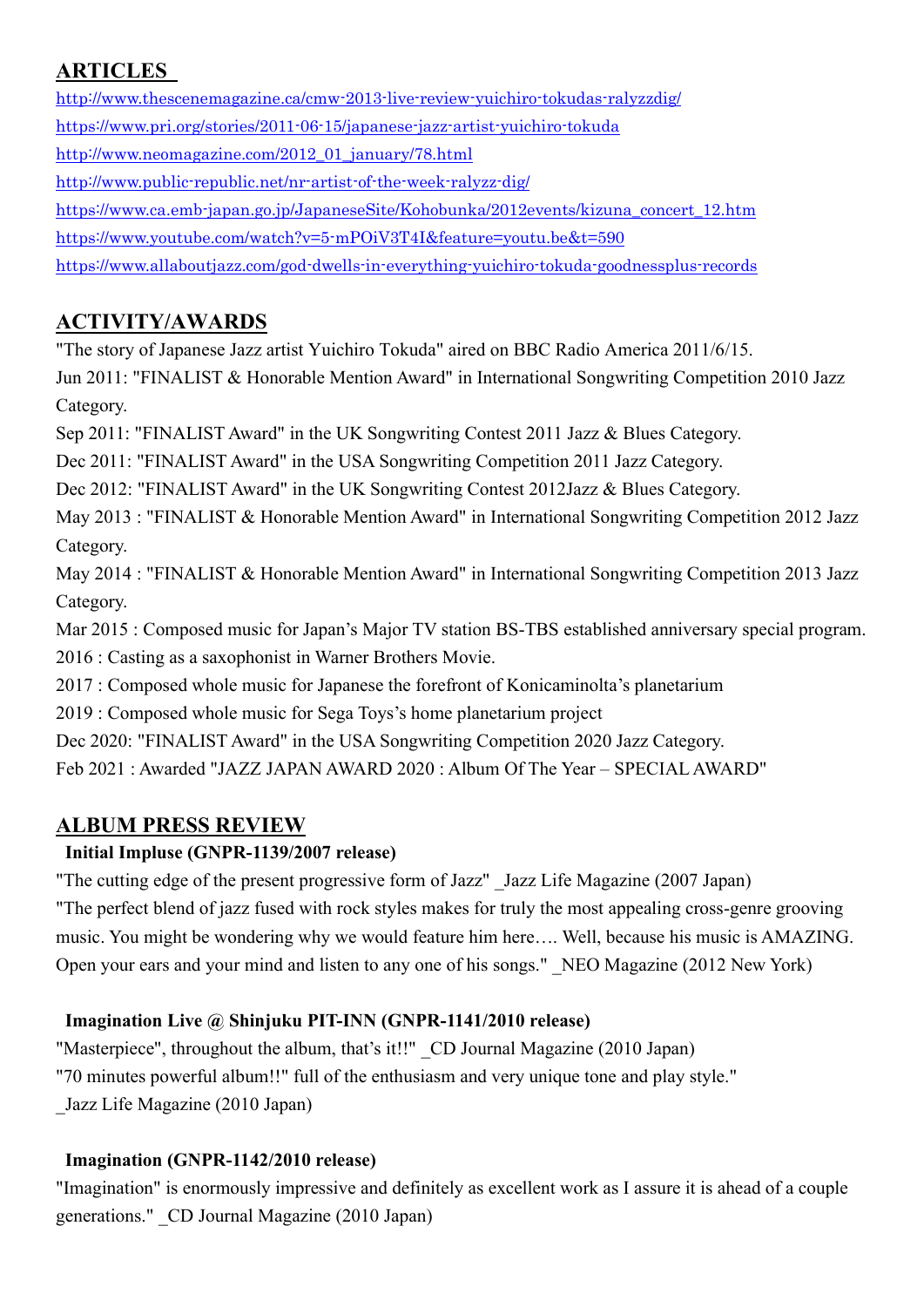#### Crossing Colors (GNPR-1145/2013 release)

"Unmistakably their play is careening to the future while digging today's jazz space."

\_Jazz JAPAN Magazine (2013 Japan)

"There is no band to play a comprehensive Jazz like them anywhere in the world so far. Masterpiece."

\_CD Journal Magazine (2013 Japan)

"The new standard! The sound which is roused from races and bloods. Definitely the best masterpiece." \_Jazz Life Magazine (2013 Japan)

"Yuichiro Tokuda who continues the music which he believes on the world stage has an infinite possibility. " \_Jazz JAPAN Magazine (2013 Japan)

#### WIND (GNPR-1152/2018 release)

"It rocks my heart like a wind of one. It is neither gusts nor breeze. It is comfortable, but it is not just that, it has strength. This balance is exquisite. From Normandy to the universe, this wind keeps blowing everywhere." \_Jazz JAPAN Magazine (2018 Japan)

"Contemporary jazz with its overwhelming energy and rich lyricism will not leave my ear once I hear it ... The real "sound" in the music is because what he learned in real experience will be reflected. He is a minstrel who travels the world and is a realist." Jazz JAPAN Magazine (2018 Japan)

"In addition to the conventional jumping drive feeling, he will also show landscape observations in foreign countries, ethnicism which can tighten our hearts, hand clapping used for flamenco, and his sweet vocals. Looking for new grounds, keeping the spirit of nature but powerfulness, you can see the holding as a band that has always challenged growth and change. " Tower Records Magazine/intoxicate (2018 Japan)

#### God dwells in everything (GNPR-1164/2020 release)

"Yuichiro Tokuda and his band RALYZZDIG, they took a close look ahead at the current crisis and the world after that, and created a magnificent lyric poem that could be called a guidepost. An unprecedented work brought about by under the COVID-19. I would like to recommend to everyone who is losing power and hope." \_Jazz JAPAN Magazine (2020 Japan)

"I think Tokuda was also aware of it, but I remembered Coltrane's "A Love Supreme." Anyway, it is a complete album with a magnificent view of music and performance. Yuichiro Tokuda, a saxophonist born in 1981, is one of the most creative musicians today." \_Jazz JAPAN Magazine (2020 Japan) "I admire the spiritual strength and creativity that make up such a masterpiece. A satisfying work that Tokuda dedicated with all his heart and mind and strength." Jazz JAPAN Magazine (2020 Japan) "A masterpiece that depicts 2020 with music. Full of performances that show the high level of performance of the band and the strength of cohesion." \_Jazz Life Magazine (2020 Japan)

#### From the International Jazz Festival REVIEW

"This is the dream team back up band for any producer or engineer."

\_Canadian Music Week (2013 Toronto)

"Any modern Jazz fan who missed this band missed the best performance of the festival."

From CANADIAN MUSIC WEEK 2013(CMW) official web magazine "The Scene Magazine" Yuichiro Tokuda RALYZZDIG was awarded CMW 2013 No.1 Best Performance Point "9.8" from more than 1000 bands. Canadian Music Week (2013 Toronto)